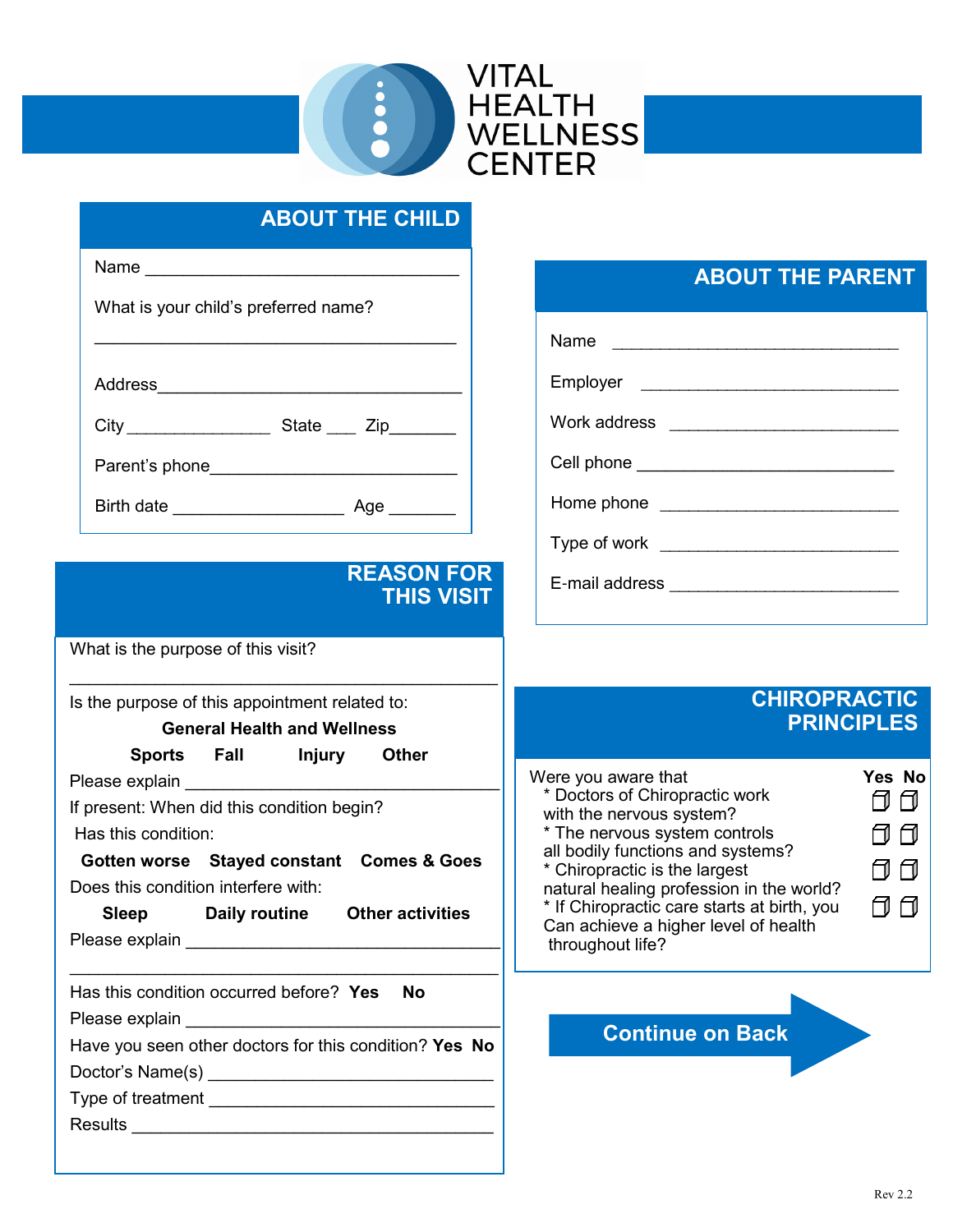### CHILD'S HEALTH HISTORY

Please check each of the diseases or conditions that the child has now or has had in the past. While they may seem unrelated to the purpose of the appointment, they can affect the overall diagnosis and the care plan.

- Allergies
- $\Diamond$  Asthma
- **♦ Attention problems**
- $\Diamond$  Bed wetting
- $\Diamond$  Breathing problems/ Colic  $\Diamond$  Skin problems
- ♦ Constipation
- $\lozenge$  Digestive problems
- $\Diamond$  Ear problems
- Frequent colds ♦ Headaches
- ♦ Hyperactivity
- $\diamond$  Irritability
	-
- Sleeping disorders
- $\Diamond$  Tubes in ears
- $\Diamond$  Vision problems
- $\Diamond$  Other

### MOTHER'S PREGNANCY & LABOR

Does / Did the baby favor one breast? Yes No

# CHILD'S CURRENT HEALTH STATUS

|                                                                                                                                                                                                                                        | No.    | <b>Yes</b>                      | If Yes, please explain        |
|----------------------------------------------------------------------------------------------------------------------------------------------------------------------------------------------------------------------------------------|--------|---------------------------------|-------------------------------|
| Has your child ever:<br>taken antibiotics?<br>been hospitalized?<br>had a severe fall?<br>been in a car accident?<br>Had Surgery? Please Explain<br>currently taking any medication (s)?<br>having difficulty interacting with others? | $\Box$ | ⊡<br>$\Box$<br>ℿ<br>$\Box$<br>0 |                               |
|                                                                                                                                                                                                                                        |        |                                 | $\cdots$<br>$\cdots$ $\cdots$ |

 $\mathcal{L}_\text{max}$  , and the contract of the contract of the contract of the contract of the contract of the contract of

What changes (if any) in your child's health or behavior would you like accomplished?

# **VACCINATIONS**

Have you chosen to vaccinate your child?

Yes No

If yes, circle all that your child has received.

DPT MMR Chicken Pox

Hepatitis Other

\_\_\_\_\_\_\_\_\_\_\_\_\_\_\_\_\_\_\_\_\_\_\_\_\_\_\_\_\_\_\_\_\_\_\_ \_\_\_\_\_\_\_\_\_\_\_\_\_\_\_\_\_\_\_\_\_\_\_\_\_\_\_\_\_\_\_\_\_\_\_

Describe all reactions to vaccine(s).

## CHIROPRACTIC EXPERIENCE

Whom may we thank for referring you to this office?

| Have you been adjusted by a Chiropractor before? Yes No<br>Reason for those visits? |  |
|-------------------------------------------------------------------------------------|--|
| Doctor's name _____                                                                 |  |
| Approximate date of last visit                                                      |  |
| Has any adult in your family seen a Chiropractor? Yes No                            |  |
| Has any child in your family seen a Chiropractor? Yes No                            |  |
|                                                                                     |  |